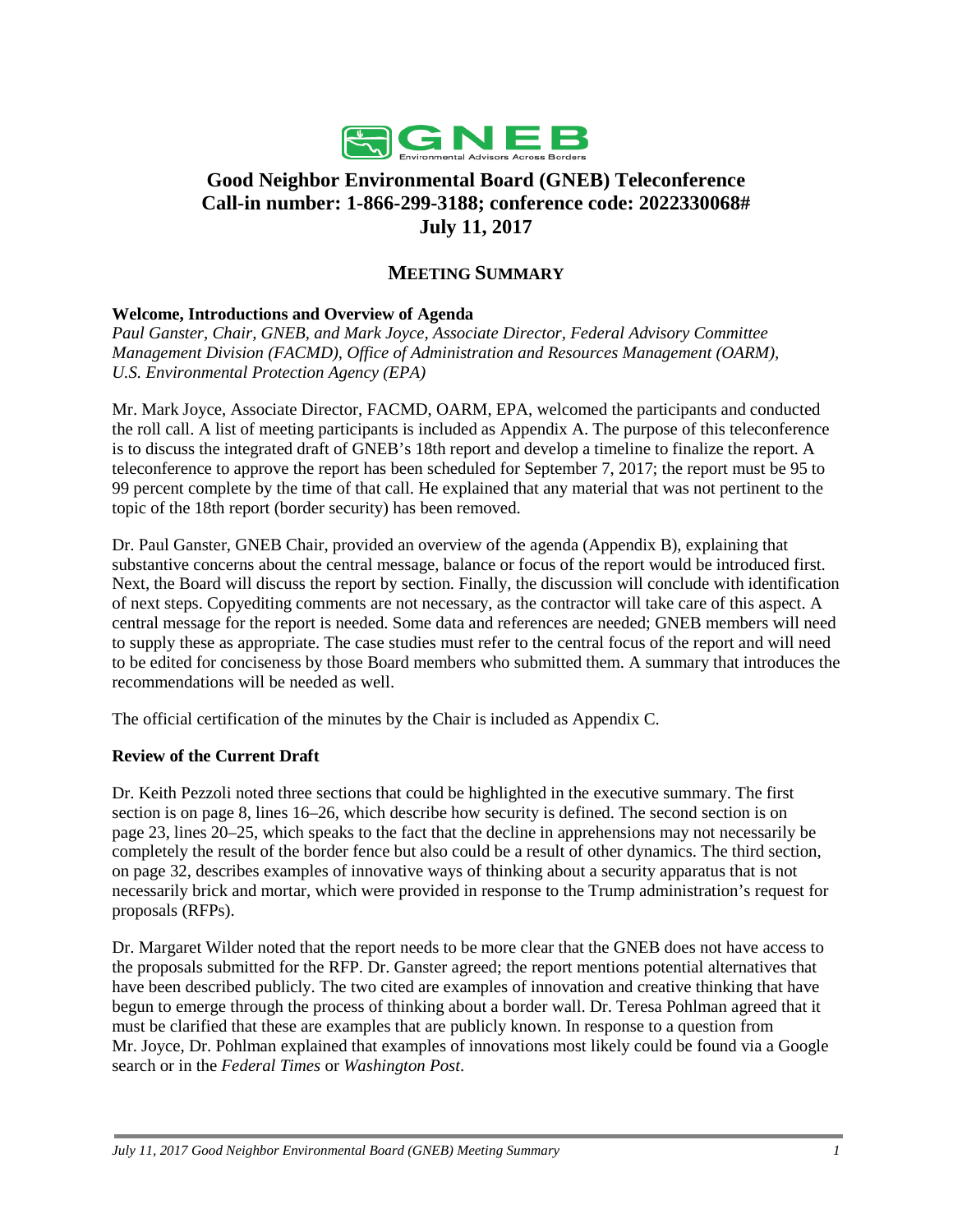Dr. Pohlman thought that the definitions were done well. The progress that has been made along the border need to be emphasized more and moved to the forefront of the report.

Dr. David Eaton noted that the current recommendations are insufficient, and it will be important for those who developed each section to also develop recommendations. Dr. Ganster and Dr. Jeff Payne agreed. Dr. Payne added that several important recommendations are missing. Dr. Ganster explained that some recommendations had been removed; important ones may need to be re-added or new recommendations developed.

Mr. Stephen Niemeyer thought that the report focused on negative aspects of a border wall, and the positive aspects should be included to show balance. Dr. Ganster agreed that because the report is meant to be a neutral analysis of the border wall, it should include this balance.

#### About the Board

The following sentence has been included because it was true for the last report: "The states of Arizona, New Mexico and Texas have recused themselves from this report." States have until the teleconference on September 7 to recuse themselves.

Mr. Joyce explained that a blanket statement about the recusal of federal agencies is included on the inside cover of the report. A statement can be added to the "About the Board" section if members think it is important. Ms. Sylvia Grijalva stated for the record that the U.S. Department of Transportation (USDOT) always recuses itself.

### Introduction

Dr. Pezzolli thought that the introduction could include language about the retrospective aspect of the report. Dr. Ganster agreed, noting that this would help pull the introduction together.

Dr. Pohlman noted that the use of the term "climate change" on page 9 might need to be changed. Mr. Joyce pointed out that the 17th report is about climate change and uses the term in the title. Dr. Payne commented that this term is used when citing that report, so specific language could be directly quoted from the previous report. Dr. Wilder stressed the need to be scientifically straightforward when discussing climate change, and she objected to changing the term. Dr. Jose Francisco Zamora-Arroyo reiterated that the Board wrote an entire report on climate change, using that term. Dr. Pezzoli agreed, adding that the term "climate disruption" is being used increasingly. The term "climate change" is established nomenclature. A GNEB member noted that "climate change" is the subject of the current sentence; studies and analysts are the ones who project. Making the study or analysis the subject would correct the issue. Mr. Niemeyer agreed, noting that "climate change" could be changed to "Future climate is projected..."

A GNEB member asked why the report uses the phrase "14.4 million human residents" on page 8 instead of "14.4 million people." Dr. Ganster noted the change.

Dr. Pohlman noted that the progress that has been made in the border area needs to be described at the beginning of the introduction. She will provide Dr. Ganster with specific language. Dr. Zamora-Arroyo volunteered to send examples of progress in the Baja-California border area.

# Chapter 1: Border Context

Mr. Niemeyer compiled county data and has tables for the information on pages 11 and 13. He will send them. The correct reference is the U.S. Census Bureau.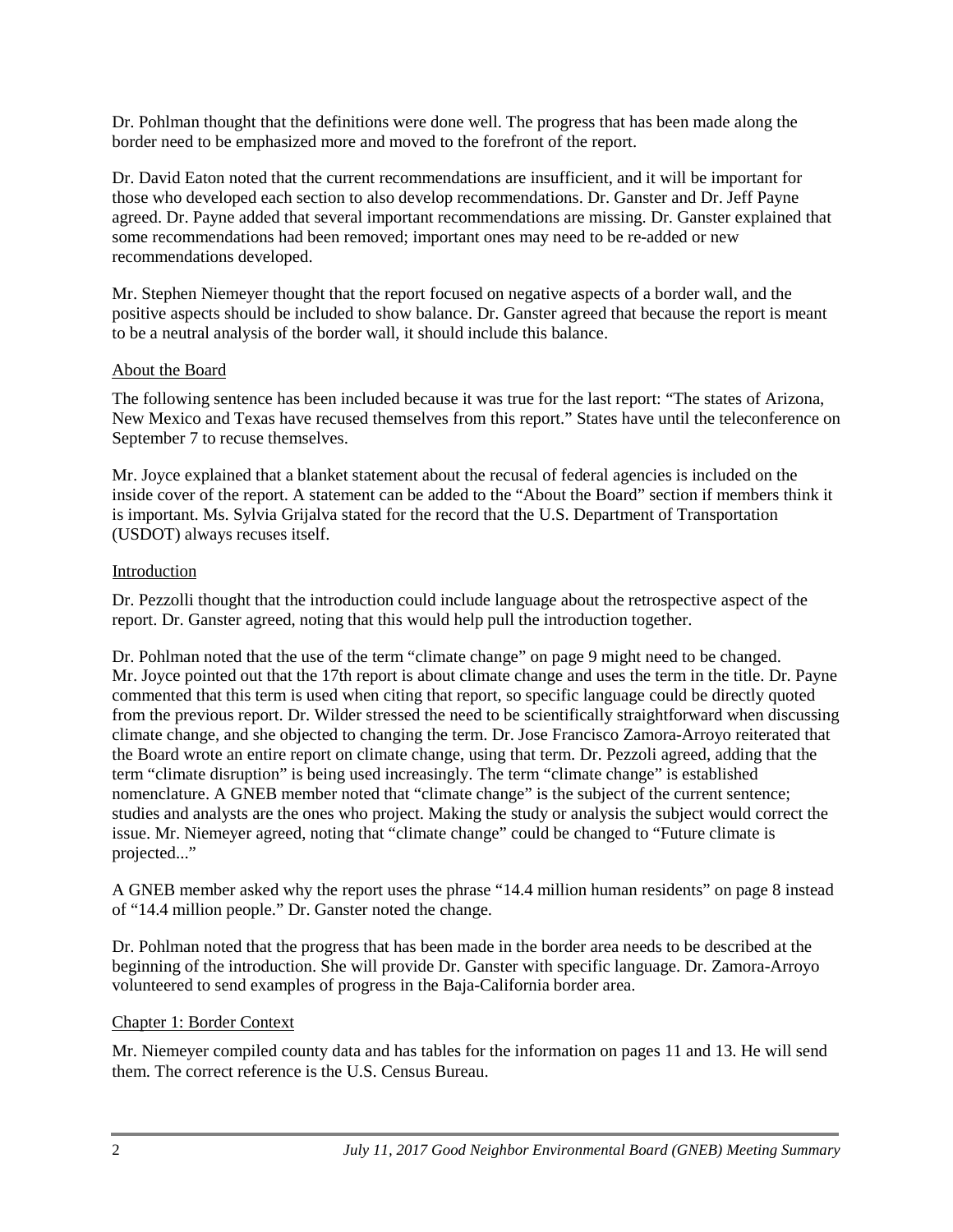A GNEB member asked why the data mentioned on page 13 in lines 18–25 are from 2007. Dr. Ganster explained that the San Diego Association of Governments is in the process of compiling new data. It may be ready before the report goes to press; Dr. Ganster can investigate this.

Ms. Lisa Schaub thought that Section 1.3.3 needs more robust discussion. She thought that Ms. Grijalva knows of a USDOT report on this topic. Ms. Grijalva explained that a comprehensive study has not been completed; the current reports are location-specific and describe current wait times. One report discusses wait times and air pollution effects; she will send the link to this information to Ms. Schaub, who will develop the additional discussion for this section. Dr. Ganster explained that the 17th report cites an article describing the negative health effects of pollution exposure at the border: Quintana et al. 2015. "Risky Borders: Traffic Pollution and Health Effects at U.S.–Mexican Ports of Entry." *Journal of Borderlands Studies* 30 (3): 287–307. Ms. Grijalva suggested investigating a possible San Ysidro Port of Entry study by the Commission for Environmental Cooperation.

#### Chapter 2: Challenges and Opportunities

Ms. Lisa LaRocque asked how the recommendations that were deleted should be re-incorporated. Dr. Ganster explained that the goal is for the text to introduce recommendations that are then summarized in a list. Recommendations must have text in the report that supports them; these recommendations should emerge naturally from the discussion. The Board should not develop too many recommendations. Dr. Eaton recommended each chapter have a "discussion section" at the end that discusses the recommendations. Dr. Payne agreed, noting that such a section would set up the chapter on recommendations. Dr. Wilder agreed that substantive discussion in the chapter followed by a succinct list of recommendations would be helpful. Drs. Wilder and Ganster will work on developing the discussion section.

Dr. Payne explained that the Tijuana River National Estuarine Research Reserve case study relates to water management, trash control and sediment management; the case study should be moved to Section 2.6.

Mr. Niemeyer noted that the "nearly 800 miles of fencing" statistic cited in line 21 of page 30 should be 654 miles, which changes the percentage from 40 to 33 percent.

Mr. Joyce thought that the report should note that the goal is to avoid a recurrence of the issues that arose during the completion of the border fence. The ultimate goal is to minimize the environmental effects of any additional infrastructure placed in the border area. Also, timetables to build infrastructure should not be rushed. Dr. Pohlman agreed. Best practices that reduce harm have been implemented. Mr. William Bresnick noted that line 31 on page 31 is an overly broad statement. Dr. Pohlman agreed that several broad statements were made in the report, and she will check them for accuracy and provide revised language as needed.

Dr. Zamora-Arroyo pointed to the discussion on pages 43 to 45. He would like to cite examples of installation of infrastructure that have been counterproductive for the environment and provides only marginal security benefits, such as the trash screens in the Calexico area. He will send Ms. Kristen LeBaron of The Scientific Consulting Group, Inc. information about the specific California Regional Water Quality Control Board reference.

Dr. Wilder suggested that the section titles should reflect the bulleted list at the beginning of the chapter; consistency and explicit linkage is needed. Dr. Payne agreed that the chapter has structural issues. The nature of the subsections appears to be a combination of drivers and conditions as well as responses. The sections may need to be moved so that they logically flow. He will tighten the structure of this chapter and send it to Dr. Ganster.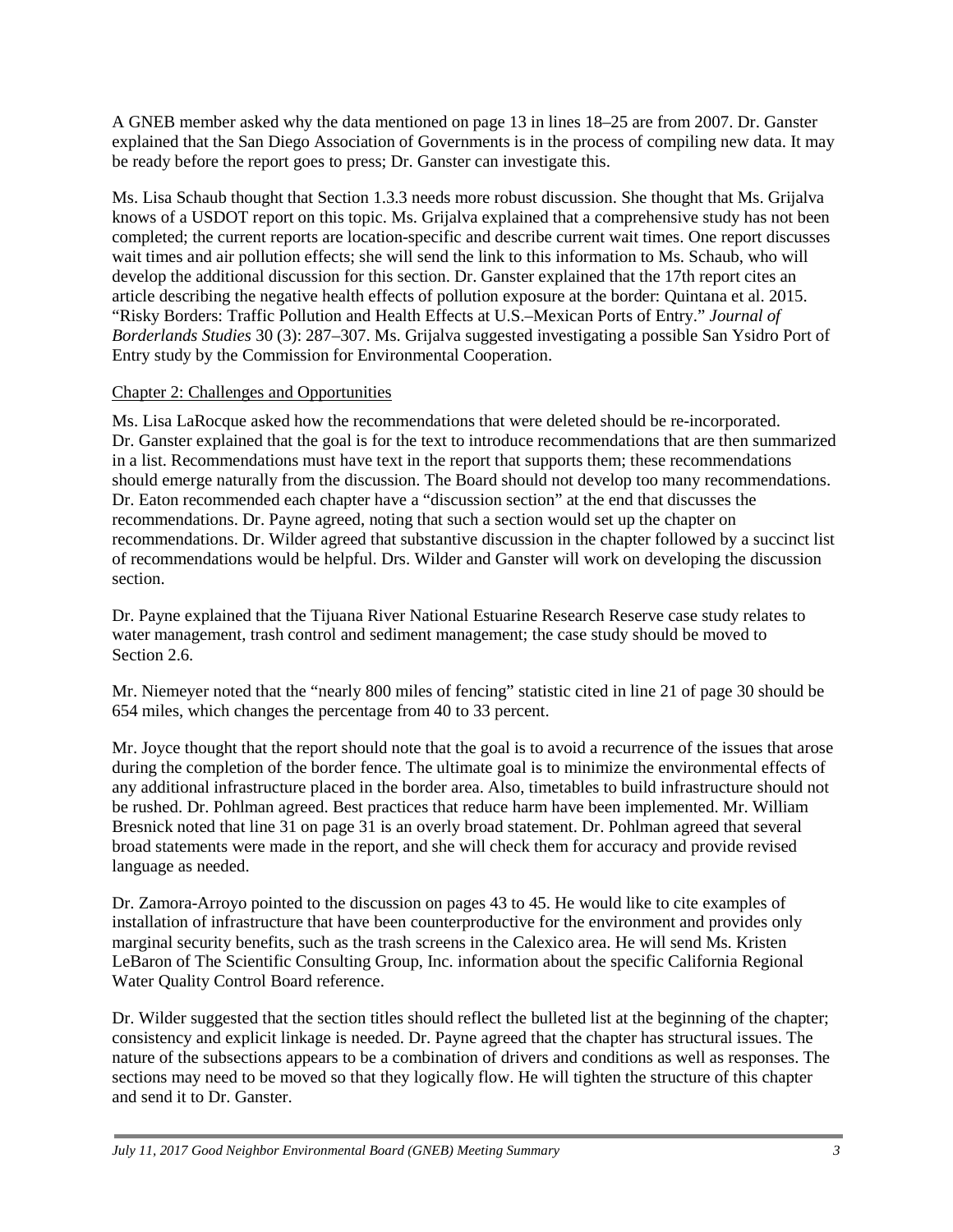Dr. Ganster mentioned the recent Inspector General report that indicates that it is the first report in a series about physical security on the southern border. He wondered about the timeline for additional reports. Dr. Pohlman was unsure but she can check.

Dr. Wilder explained that she had tried to obtain permission to speak to U.S. Customs and Border Protection (CBP) staff about sustainable infrastructure already being implemented in the border region. Ms. Jennifer Hass explained that CBP had presented information during a teleconference, but she had not received any follow-up requests for information. She can coordinate with CBP to obtain any additional information requested by GNEB members. Mr. Joyce clarified that the teleconference in question focused mostly on solar applications. Dr. Pohlman instructed GNEB members to request information from Ms. Hass rather than contacting CBP directly. Dr. Wilder explained that the presentation from the teleconference would be helpful to develop additional language. Ms. Hass responded that a slide deck was not developed for the teleconference, but she will provide language describing examples of innovative technologies that have begun to be implemented.

Ms. LaRocque volunteered to provide a photograph of endangered species. Mr. Joyce noted that Mr. Jon Anderson's presentation from the February 2017 GNEB face-to-face meeting and a 2009 presentation have several appropriate photos. Dr. Ganster thought that a picture of an antelope crawling through vehicle barrier would be useful to highlight issues. Mr. Joyce added that the graphic designer from The Scientific Consulting Group, Inc. is another good resource. Photos must be in the public domain, or the copyright holders must provide permission.

### Appendices

Dr. Ganster thought that EPA Region 6 staff could work with Dr. Pohlman and Ms. Hass to clean up the table in Appendix 1. It is important to develop summary text introducing the information. Although people may not want to read the entire table, they may be very interested in reading a summary. Dr. Pohlman will develop an introductory paragraph for Appendix 1. Mr. Niemeyer will write an introductory paragraph for Appendix 2. Dr. Eaton will write an introductory paragraph for Appendix 3. Ms. Schaub explained that she and her colleagues are developing text about Appendix 4 to include in the body of the report so that this appendix can be deleted.

#### **Discussion of Conclusions and Recommendations**

Mr. Niemeyer thought that the Board members should review the report and determine what is useful to recommend to the President and Congress at this time. Dr. Ganster agreed.

Dr. Wilder suggested organizing the recommendations under the four bulleted topics at the beginning of Chapter 2. Recommendations that do not fall under these topics (e.g., consultations with tribes) can be included in an overarching "catch-all" heading.

Dr. Payne will provide language for a recommendation regarding sedimentation and trash control. He also will draft recommendations regarding how to avoid or minimize costly impacts to environmental and public health.

Mr. Niemeyer thought that the report should acknowledge that border security is a controversial topic; this could be included in the introduction with a note that the Board is aware of this and has decided to provide its perspective as an independent advisory board in an effort to improve border environmental protection.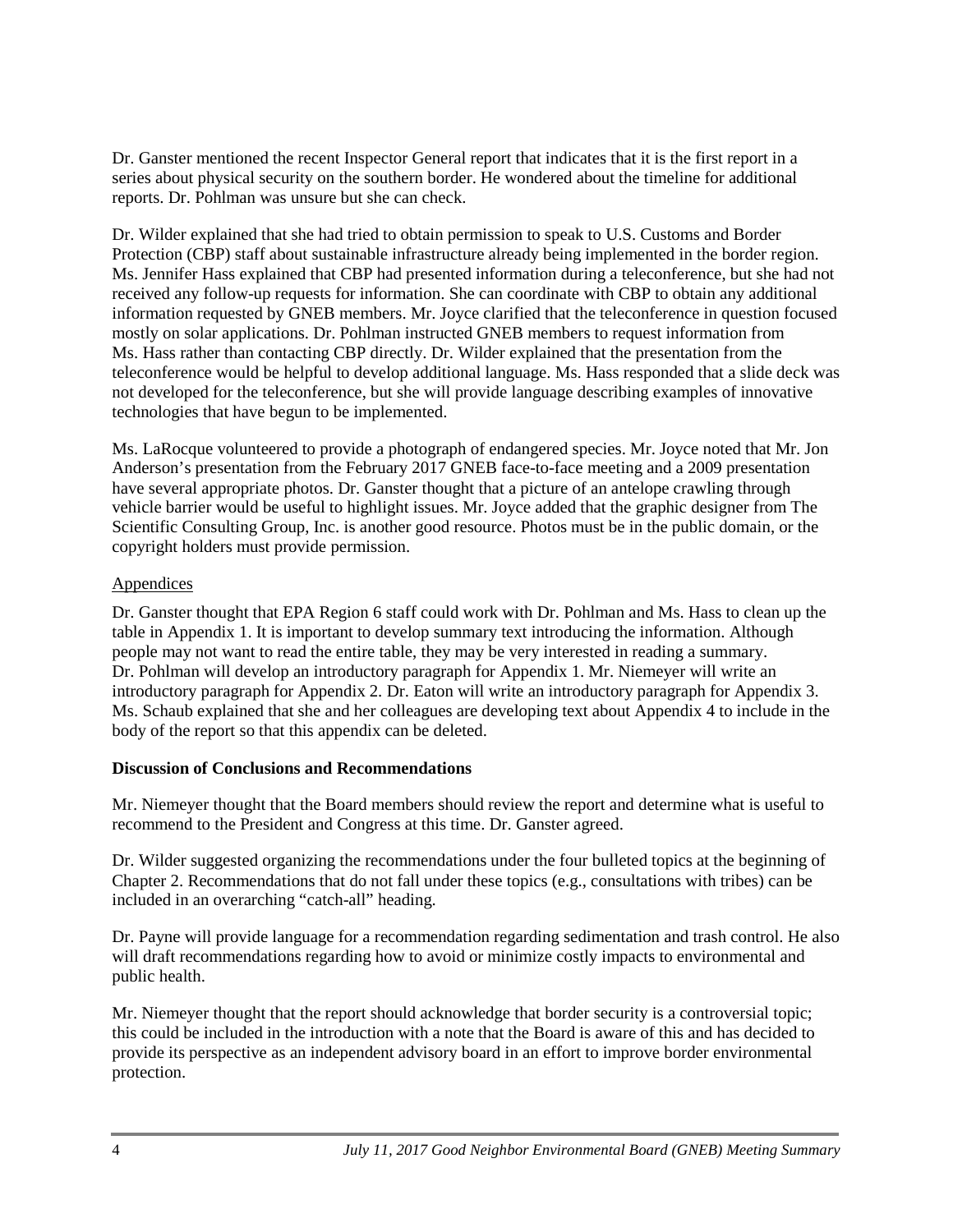#### **Next Steps and Schedule**

Mr. Joyce stated that all additional text must be sent to him, Dr. Ganster and Ms. LeBaron no later than Monday, July 31, 2017. Sooner would be preferable, but July 31 is a very hard deadline so that the report is ready for the Board to discuss during the teleconference scheduled for September 7, 2017.

Mr. Joyce thanked the GNEB members for their efforts in developing the report. GNEB reports are read by a wide audience.

#### **Adjournment**

Dr. Ganster thanked the GNEB members for their input during the teleconference. The meeting was adjourned at 2:09 p.m. EDT.

#### **Action Items**

- $\triangleright$  All GNEB members will review the report and identify any pertinent recommendations that can be made in Chapter 2, supply missing references as appropriate, and edit or shorten case studies as appropriate.
- $\triangleright$  GNEB members who have photos of endangered species will provide them to Dr. Ganster, Mr. Joyce and Ms. LeBaron.
- $\triangleright$  Specific GNEB members and EPA staff have the following responsibilities:
	- $\triangleright$  Dr. Eaton will write an introductory paragraph for Appendix 3.
	- $\triangleright$  Ms. Grijalva will send the link to the report that discusses border wait times and air pollution effects so that Ms. Schaub can add text to Section 1.3.3.
	- $\triangleright$  Ms. Hass will provide language describing examples of innovative technologies that have begun to be implemented.
	- $\triangleright$  Mr. Niemeyer will send the data and tables he compiled.
	- Mr. Niemeyer will write an introductory paragraph for Appendix 2.
	- $\triangleright$  Dr. Payne will revise the structure of Chapter 2.
	- $\triangleright$  Dr. Payne will provide language for a recommendation regarding sedimentation and trash control.
	- $\triangleright$  Dr. Pohlman will provide language for the introduction about the progress that has been made since the 2007 GNEB report.
	- $\triangleright$  Dr. Pohlman will check the statements that she identified as "broad" for accuracy and provide alternate language as appropriate.
	- $\triangleright$  Dr. Pohlman will look into the timeline for the Inspector General reports on physical security on the southern border.
	- $\triangleright$  Dr. Pohlman will develop an introductory paragraph describing the table in Appendix 1.
	- $\triangleright$  Dr. Pohlman, with the help of EPA Region 6 staff, will clean up the table in Appendix 1.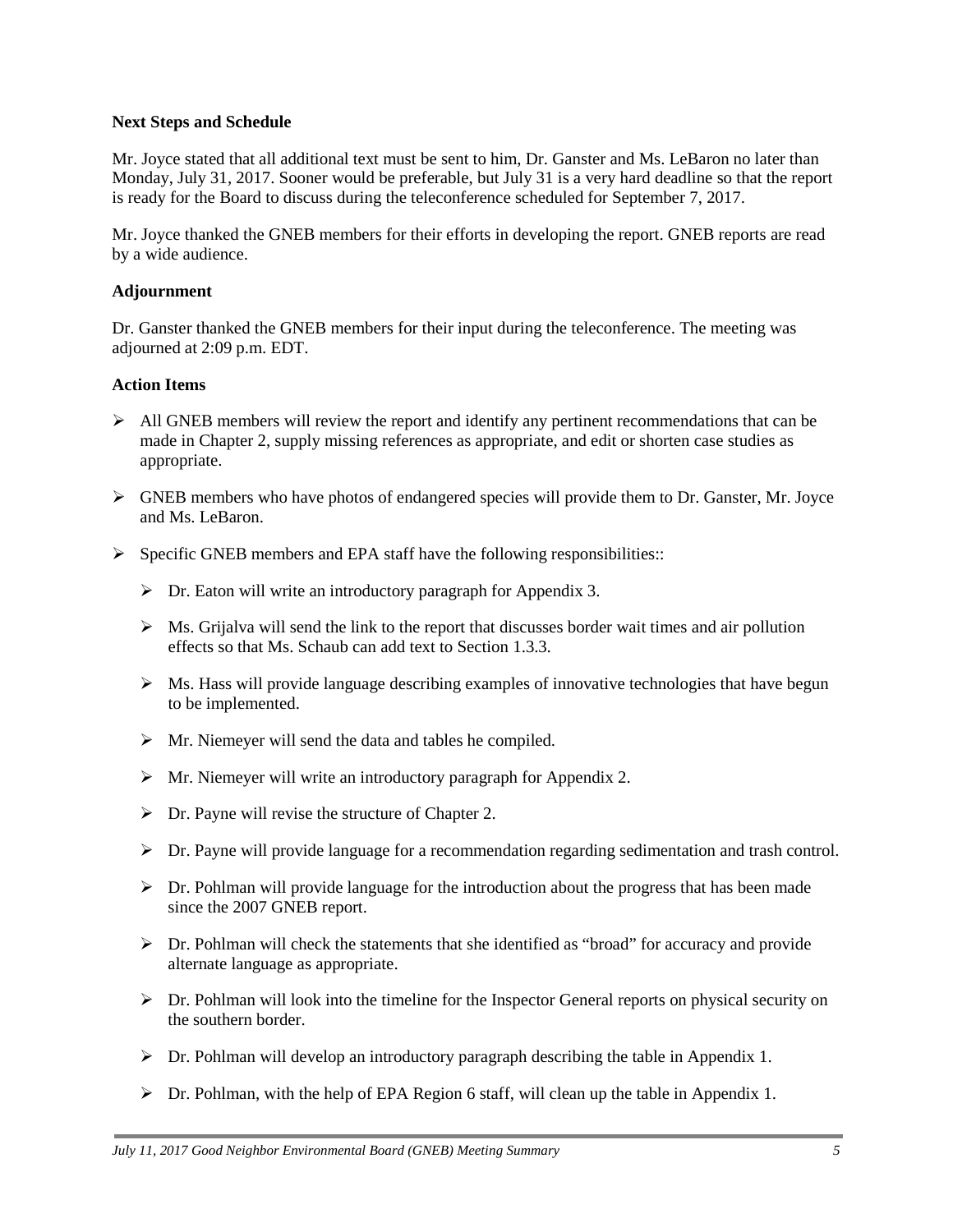- $\triangleright$  Ms. Schaub and EPA Region 6 staff will develop text about Appendix 4 to include in the report so that this appendix can be deleted.
- $\triangleright$  Drs. Wilder and Ganster will develop a discussion section for the end of each chapter.
- Dr. Zamora-Arroyo will send Ms. LeBaron the information about the California Regional Water Quality Control Board reference.
- Dr. Zamora-Arroyo will provide examples of progress in the Baja-California border area.
- Dr. Zamora-Arroyo will provide examples of infrastructure installation that is counterproductive for the environment and provides only marginal security benefits; this will be added to the discussion on pages 43 to 45.
- All additional text/revisions must be sent via email to Dr. Ganster, Mr. Joyce and Ms. LeBaron *no later than Monday, July 31, 2017*.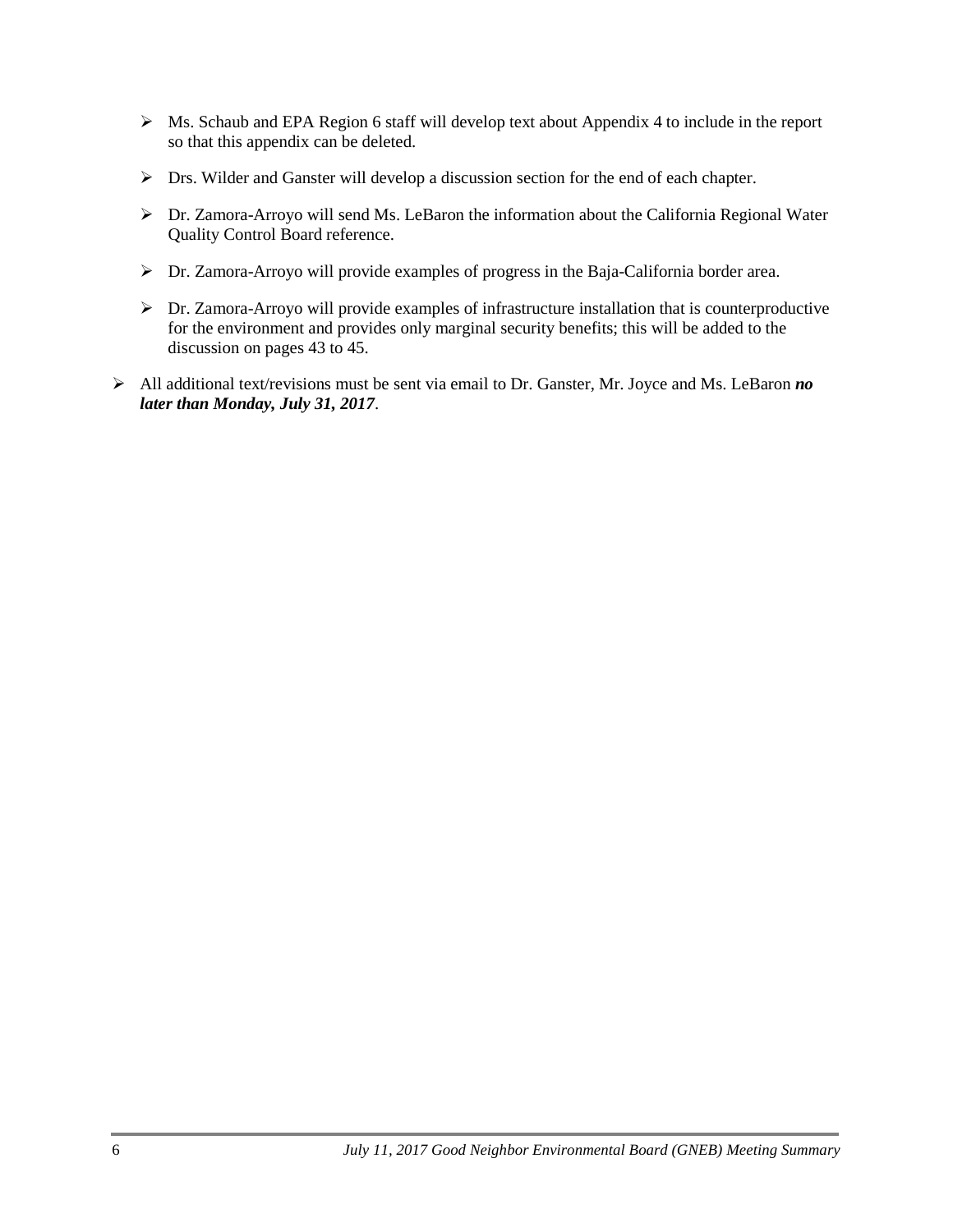#### **Appendix A: Meeting Participants**

#### **Chair**

**Paul Ganster, Ph.D. Director** Institute for Regional Studies of the Californias San Diego State University San Diego, CA

#### **Nonfederal, State, Local and Tribal Members**

#### **Lauren Baldwin, LEED-GA**

Sustainability Program Specialist City Manager's Department Office of Resilience and Sustainability City of El Paso, Texas

#### **David J. Eaton, Ph.D.**

Bess Harris Jones Centennial Professor LBJ School of Public Affairs The University of Texas at Austin Austin, TX

#### **Lisa LaRocque**

Sustainability Officer Public Works Department City of Las Cruces Las Cruces, NM

#### **Keith Pezzoli, Ph.D.**

Teaching Professor, Department of Communication Director, Urban Studies and Planning Program University of California, San Diego La Jolla, CA

#### **Federal Members**

# *U.S. Department of Commerce—National Oceanic and Atmospheric Administration*

**Jeff Payne, Ph.D.** Acting Director Office for Coastal Management National Oceanic and Atmospheric Administration U.S. Department of Commerce Mount Pleasant, SC

#### **Bryan W. Shaw, Ph.D., P.E.**

Chairman of Commissioners Texas Commission on Environmental Quality Austin, TX

#### **Margaret Wilder, Ph.D.**

Associate Professor School of Geography and Development Center for Latin American Studies University of Arizona Tucson, AZ

#### **Jose Francisco Zamora-Arroyo, Ph.D.**

**Director** Colorado River Delta Legacy Program Sonoran Institute Tucson, AZ

#### *U.S. Department of Homeland Security*  **Teresa R. Pohlman, Ph.D., LEED, AP**

Executive Director Sustainability and Environmental Programs Undersecretary for Management U.S. Department of Homeland Security Washington, D.C.

#### *International Boundary and Water Commission*

**Dan Fines** United States Section International Boundary and Water Commission El Paso, TX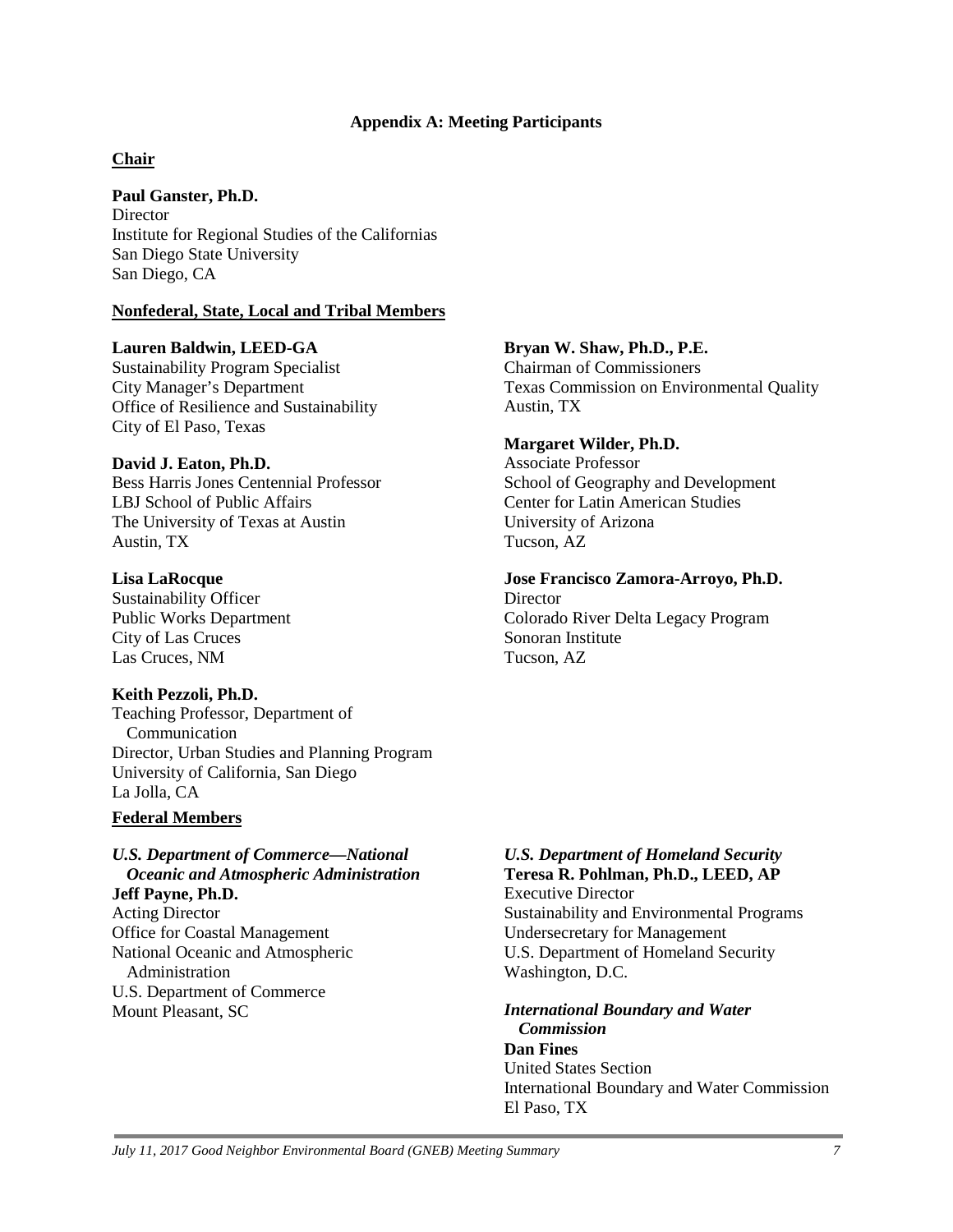#### *International Boundary and Water Commission* **Dan Fines** Special Assistant

United States Section International Boundary and Water Commission El Paso, TX

# **U.S. Environmental Protection Agency Regional Office Participants**

*Region 3* **Jose Redmond** Region 3 U.S. Environmental Protection Agency Philadelphia, PA

**Lisa Schaub** Region 6 U.S. Environmental Protection Agency Dallas, TX

# **U.S. Environmental Protection Agency Headquarters Participant**

# **Mark Joyce**

Associate Director Federal Advisory Committee Management Division Office of Administration and Resources Management U.S. Environmental Protection Agency Washington, D.C.

#### *U.S. Department of State* **Hillary Quam**

Border Affairs Coordinator Office of Mexican Affairs U.S. Department of State Washington, D.C.

# **Nonfederal Alternate**

# **Stephen M. Niemeyer, P.E.**

Border Affairs Manager and Colonias Coordinator Intergovernmental Relations Division Texas Commission on Environmental Quality Austin, TX

# **Federal Alternates**

#### *U.S. Department of Homeland Security* **Jennifer Hass, J.D.**

Environmental Planning and Historic Preservation Program Manager Office of the Chief Readiness Support Officer U.S. Department of Homeland Security Washington, D.C.

# **William Bresnick**

Attorney Advisor in Environmental Law Office of the General Counsel Department of Homeland Security Washington, D.C.

### *U.S. Department of Transportation* **Sylvia Grijalva**

U.S.-Mexico Border Planning Coordinator Federal Highway Administration U.S. Department of Transportation Phoenix, AZ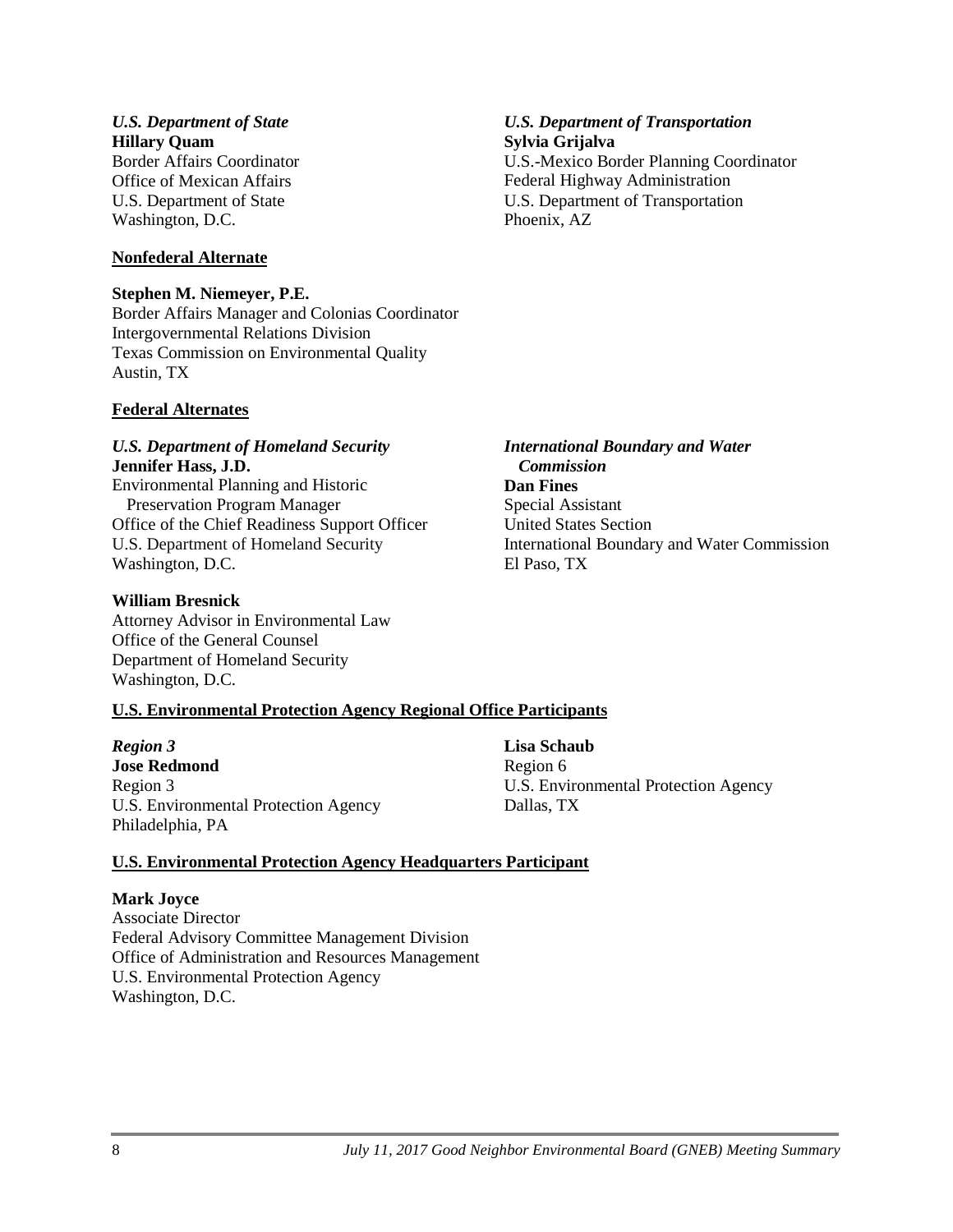### **Other Participants**

# **Amena Saiyid**

Reporter Bloomberg BNA Arlington, VA

# **Contractor Support**

#### **Kristen LeBaron**

Senior Science Writer/Editor The Scientific Consulting Group, Inc. Gaithersburg, MD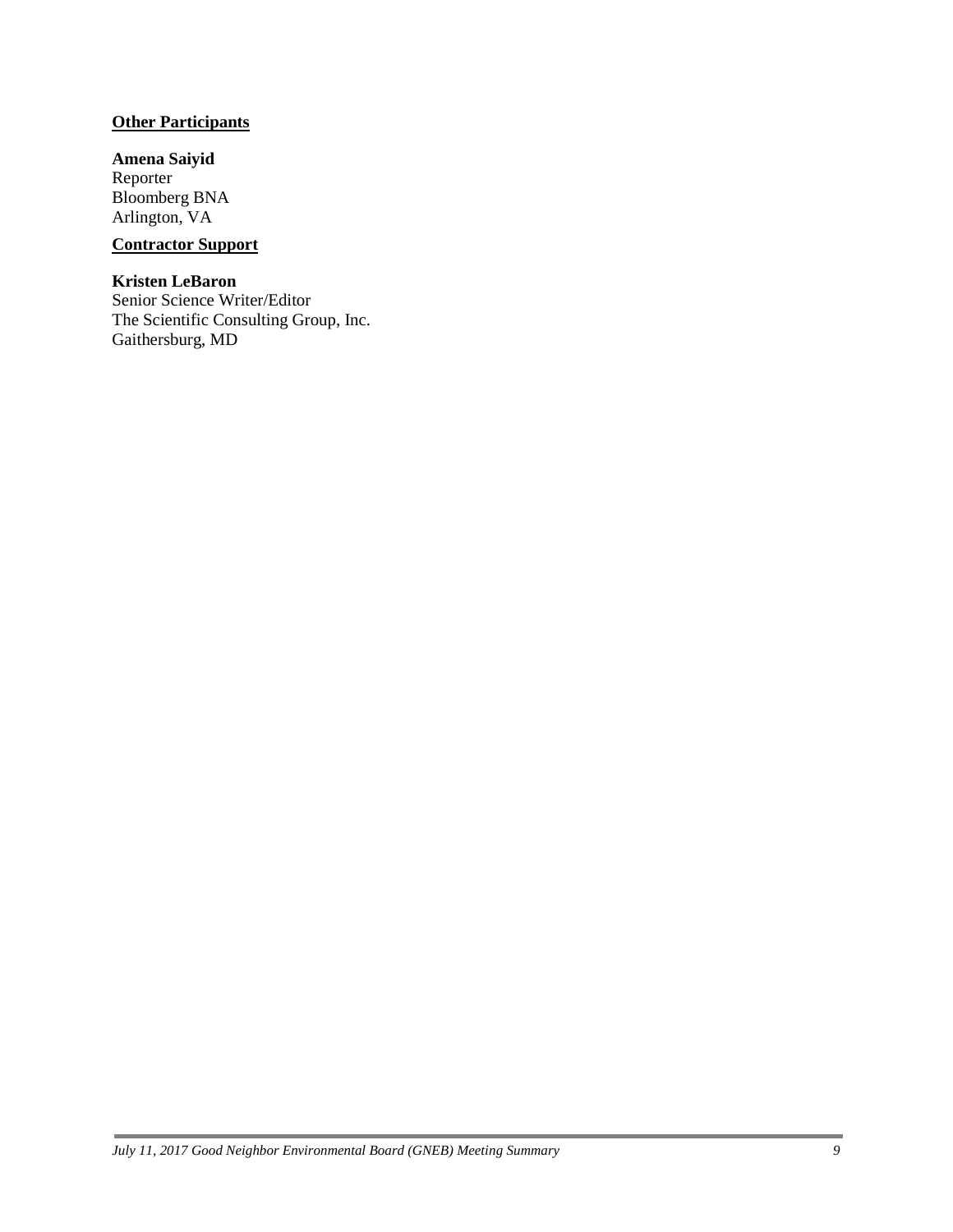#### **Appendix B: Teleconference Agenda**



# Good Neighbor Environmental Board Public Teleconference Discussion of Draft Report on Environmental Protection and Security In the U.S.–Mexico Border Region

July 11, 2017 12:00 p.m. – 4:00 p.m. EDT

Call In Number: 866-299-3188 Conference Code: 202-233-0068

# AGENDA

| $12:00-12:30$ p.m. | Welcome, Introductions and Overview of Agenda                                                       |
|--------------------|-----------------------------------------------------------------------------------------------------|
|                    | Mark Joyce, Acting Designated Federal Officer, U.S. Environmental Protection<br>$\bullet$<br>Agency |
|                    | Paul Ganster, Chair, Good Neighbor Environmental Board<br>٠                                         |
|                    | Board introductions<br>$\bullet$                                                                    |
| $12:30-2:30$ p.m.  | <b>Review of Current Draft</b>                                                                      |
|                    | Overarching concerns or questions<br>٠                                                              |
|                    | Comments or questions on specific chapters or sections<br>٠                                         |
| $2:30-3:30$ p.m.   | Discussion of Conclusions and Recommendations                                                       |
| $3:30-4:00$ p.m.   | Next Steps and Schedule                                                                             |
| $4:00$ p.m.        | Adjournment                                                                                         |